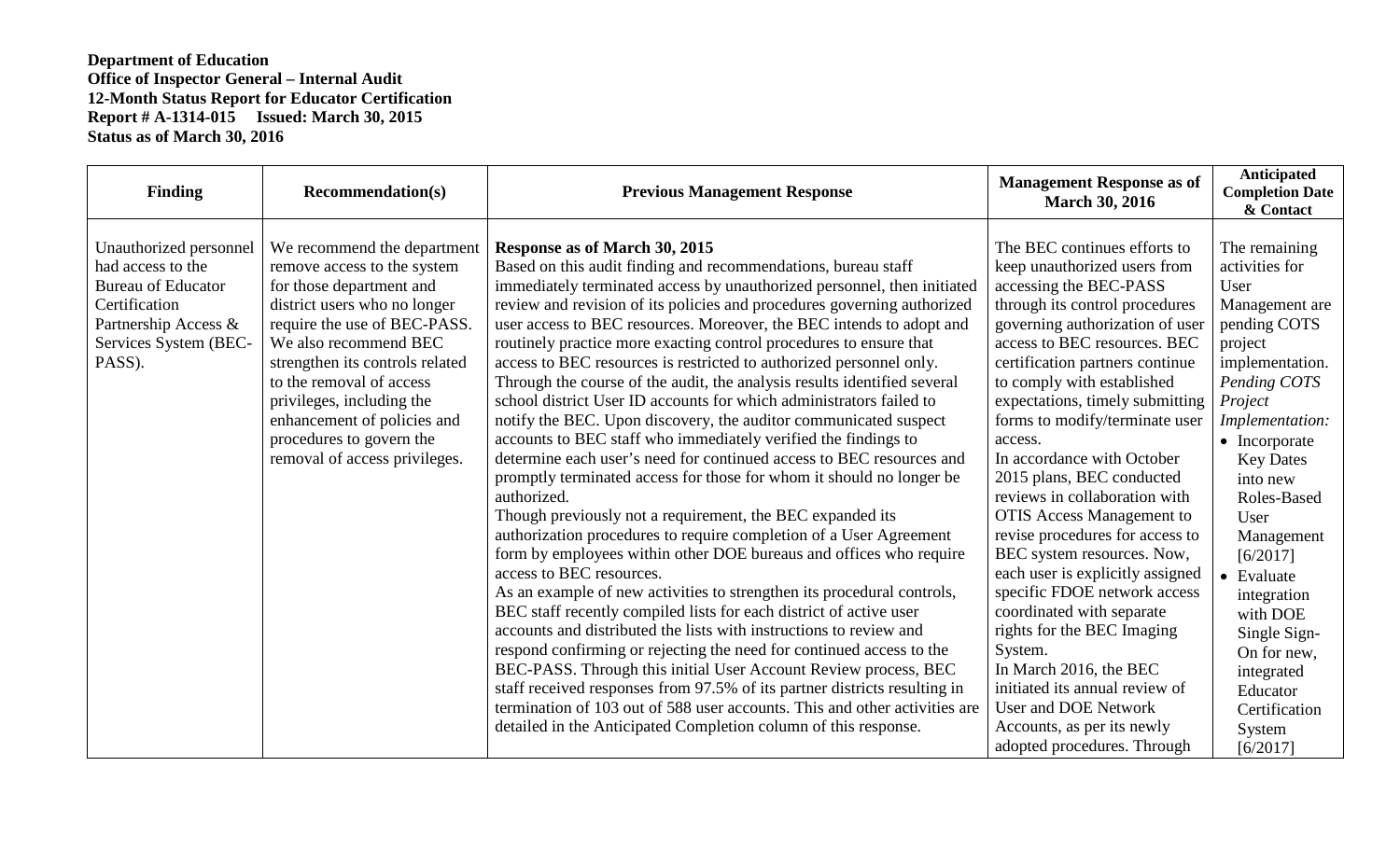| <b>Finding</b> | <b>Recommendation(s)</b> | <b>Previous Management Response</b>                                                                                                                                                                                                                                                                                                                                                                                                                                                                                                                                                                                                                                                                                                                                                                                                                      | <b>Management Response as of</b><br><b>March 30, 2016</b>                                                                                                                                                                                                                                                                                                                                                         | Anticipated<br><b>Completion Date</b><br>& Contact                                                                                                                                  |
|----------------|--------------------------|----------------------------------------------------------------------------------------------------------------------------------------------------------------------------------------------------------------------------------------------------------------------------------------------------------------------------------------------------------------------------------------------------------------------------------------------------------------------------------------------------------------------------------------------------------------------------------------------------------------------------------------------------------------------------------------------------------------------------------------------------------------------------------------------------------------------------------------------------------|-------------------------------------------------------------------------------------------------------------------------------------------------------------------------------------------------------------------------------------------------------------------------------------------------------------------------------------------------------------------------------------------------------------------|-------------------------------------------------------------------------------------------------------------------------------------------------------------------------------------|
|                |                          | <b>Anticipated Completion:</b><br>• Implement User Account Reviews [2/2015; at least semi-annually]<br>• Update Procedures documentation and forms [4/2015]<br>• Coordinate Network Account Reviews with OTIS Access<br>Management [4/2015]<br>• Define Key Dates for lifecycle User Management (e.g. last activity,<br>termination, etc.) $[6/2015]$<br>• Incorporate Key Dates into new Roles-Based User Management<br>[TBD]<br>• Evaluate integration with DOE Single Sign-On for new, integrated<br><b>Educator Certification System [TBD]</b><br>• Implement tool for User Management by external partner<br>administrators in new, integrated Educator Certification System<br>[TBD]                                                                                                                                                               | this task, responsible BEC<br><b>Technical Help personnel</b><br>generate records of currently<br>active BEC-PASS accounts for<br>validation by all primary<br>certification partner contacts to<br>authorize access continuation<br>or termination for each active<br>user.<br>In November 2015, executive<br>leadership made the decision<br>to move forward with a COTS<br>solution to modernize the core      | Implement<br>tool for User<br>Management<br>by external<br>partner<br>administrator<br>s in new,<br>integrated<br>Educator<br>Certification<br>System<br>[6/2017]<br>Contact: David |
|                |                          | Response as of September 30, 2015<br>The BEC continues to employ its newly expanded control procedures<br>governing authorization of user access to BEC resources. Procedures<br>and associated policies are reviewed and revised based on lessons<br>learned from each iterative cycle of the process.<br>Updated versions of the Procedures for External Users, External User<br>Agreement, and Signature Designee Authorization documents were<br>completed in June 2015. The updated reference document and forms<br>were disseminated to BEC-PASS partner users and posted for on-<br>demand retrieval directly from the system.<br>The initial round of User Account Review procedures initiated in<br>February 2015 was completed in early March. With responses received<br>from all, external partner organizations properly notified BEC staff | technology systems that<br>support the business operations<br>for the BEC. Based on its<br>decision, the FDOE submitted<br>an LBR for extension of the<br>project timeline for one $(1)$<br>additional year into fiscal year<br>2016-17. The 2016 Legislature<br>recently authorized, and the<br>Governor approved, budget<br>appropriations that include<br>funding for the COTS project<br>implementation plan. | LaJeunesse                                                                                                                                                                          |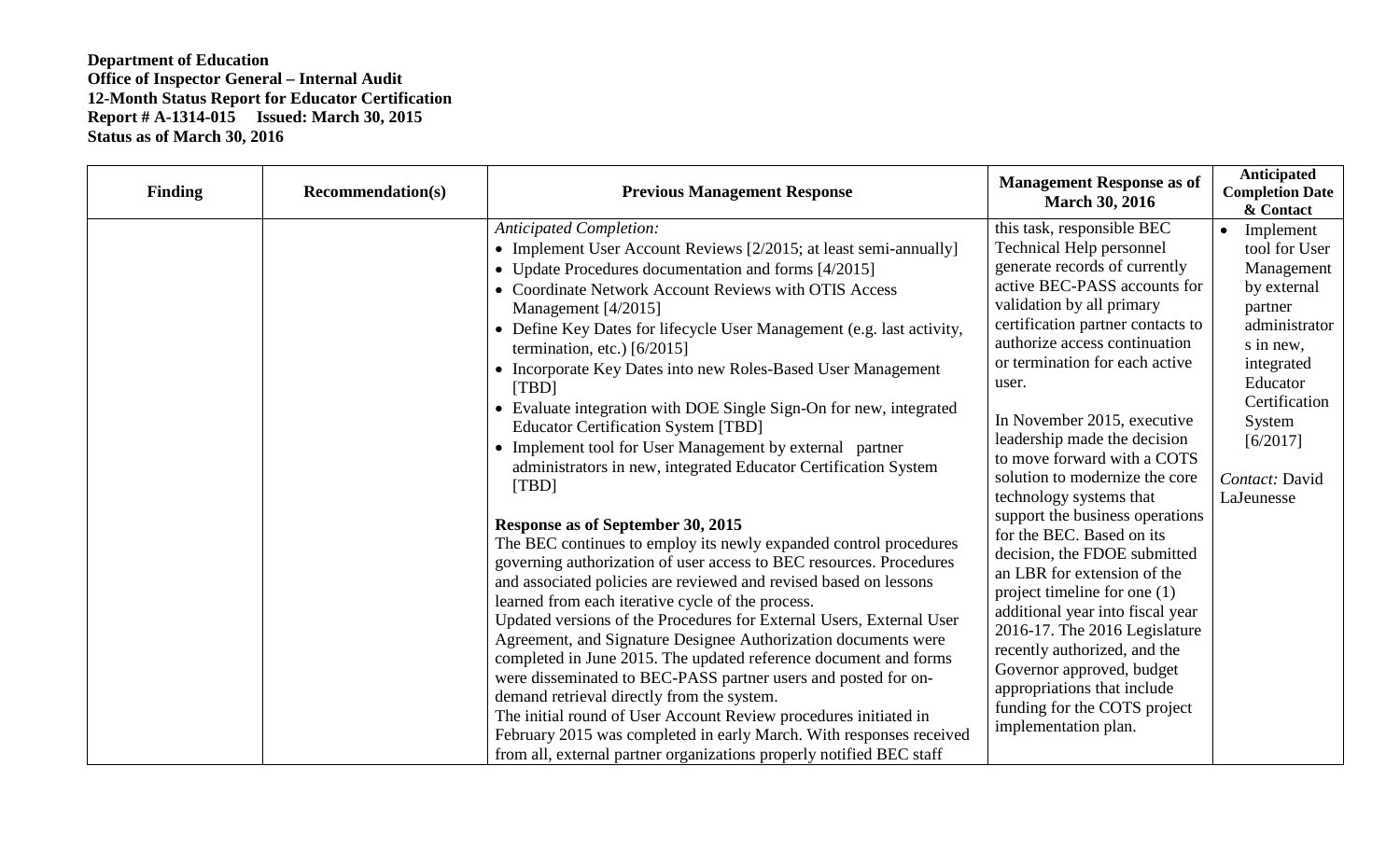| <b>Finding</b> | <b>Recommendation(s)</b> | <b>Previous Management Response</b>                                                                                                                                                                                                                                                                                                                                                                                                                                                                                                                                                                                                                                                                                                                                                                                                                                                                                                                                                                                                                                                                                                                                                                                                                                                                                                                                                                                                                                                                         | <b>Management Response as of</b><br><b>March 30, 2016</b> | Anticipated<br><b>Completion Date</b><br>& Contact |
|----------------|--------------------------|-------------------------------------------------------------------------------------------------------------------------------------------------------------------------------------------------------------------------------------------------------------------------------------------------------------------------------------------------------------------------------------------------------------------------------------------------------------------------------------------------------------------------------------------------------------------------------------------------------------------------------------------------------------------------------------------------------------------------------------------------------------------------------------------------------------------------------------------------------------------------------------------------------------------------------------------------------------------------------------------------------------------------------------------------------------------------------------------------------------------------------------------------------------------------------------------------------------------------------------------------------------------------------------------------------------------------------------------------------------------------------------------------------------------------------------------------------------------------------------------------------------|-----------------------------------------------------------|----------------------------------------------------|
|                |                          | promptly terminated access for 110 of 588 user accounts.<br>According to newly adopted procedures, the BEC plans to initiate its<br>second round of User and DOE Network Account reviews in October<br>2015.<br>Over the past few months, the BEC Conversion Projects team has re-<br>evaluated the planned approach to accomplish its vision for the next-<br>generation BEC technology system. During this time the team has<br>continued its efforts to clearly define BEC business requirements,<br>including the key dates for lifecycle User Management.<br>Presently, project leadership is gathering information regarding a COTS<br>product solution to evaluate its potential for adequately satisfying BEC<br>business requirements. The BEC plans to present its final<br>recommendation to the sponsor for adoption by executive leadership in<br>Fall 2015.<br>The remaining activities for User Management are dependent upon the<br>decision regarding final project direction.<br><b>Anticipated Completion:</b><br>• BEC User and FDOE Network Account Reviews with OTIS Access<br>Management $[10/2015]$<br><b>Pending Final Project Direction:</b><br>• Incorporate Key Dates into new Roles-Based User Management<br>[TBD]<br>• Evaluate integration with DOE Single Sign-On for new, integrated<br><b>Educator Certification System [TBD]</b><br>• Implement tool for User Management by external partner<br>administrators in new, integrated Educator Certification System<br>[TBD] |                                                           |                                                    |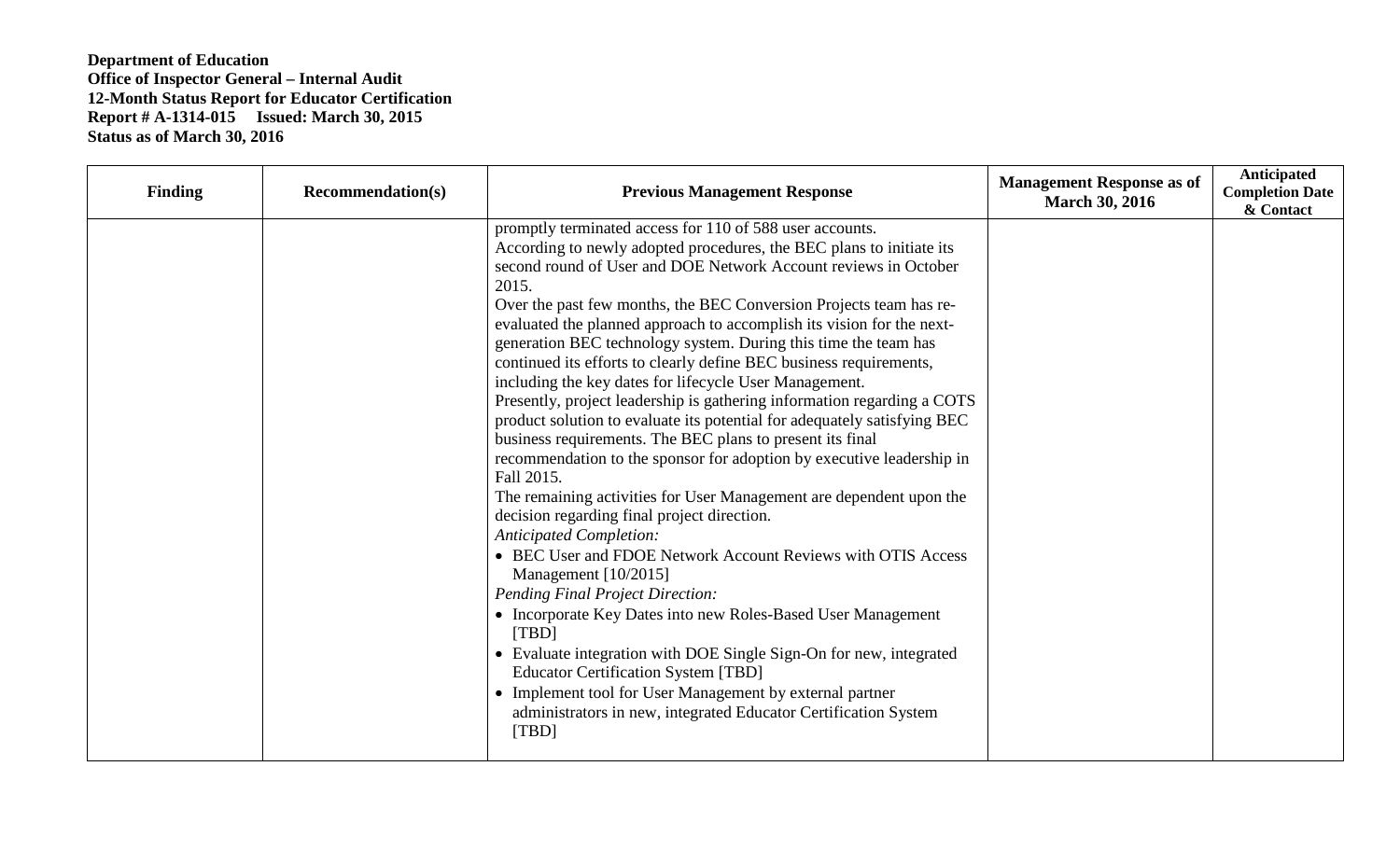| <b>Finding</b>           | <b>Recommendation(s)</b>                                                                                                                                                       | <b>Previous Management Response</b>                                                                                                                                                                                                                                                                                                                                                                                                                                                                                                                                                                                                                                                                                                                                                                                                                                                                                                                                                                                                                                                                                                                                                                                                                                                                                                                                                                                                                                                                                                                                                                                                                                                                   | <b>Management Response as of</b><br><b>March 30, 2016</b>                                                                                                                                                                                                                                                                                                                                                                                                                                                                                                                                                                                                                                                                                                                                     | Anticipated<br><b>Completion Date</b><br>& Contact                                                                                                                                                                                                                                                                                                                       |
|--------------------------|--------------------------------------------------------------------------------------------------------------------------------------------------------------------------------|-------------------------------------------------------------------------------------------------------------------------------------------------------------------------------------------------------------------------------------------------------------------------------------------------------------------------------------------------------------------------------------------------------------------------------------------------------------------------------------------------------------------------------------------------------------------------------------------------------------------------------------------------------------------------------------------------------------------------------------------------------------------------------------------------------------------------------------------------------------------------------------------------------------------------------------------------------------------------------------------------------------------------------------------------------------------------------------------------------------------------------------------------------------------------------------------------------------------------------------------------------------------------------------------------------------------------------------------------------------------------------------------------------------------------------------------------------------------------------------------------------------------------------------------------------------------------------------------------------------------------------------------------------------------------------------------------------|-----------------------------------------------------------------------------------------------------------------------------------------------------------------------------------------------------------------------------------------------------------------------------------------------------------------------------------------------------------------------------------------------------------------------------------------------------------------------------------------------------------------------------------------------------------------------------------------------------------------------------------------------------------------------------------------------------------------------------------------------------------------------------------------------|--------------------------------------------------------------------------------------------------------------------------------------------------------------------------------------------------------------------------------------------------------------------------------------------------------------------------------------------------------------------------|
| Communication<br>Section | We recommend BEC develop<br>additional targets and goals<br>and utilize the system to track<br>the abandoned rate, busy rate,<br>wait times, and other<br>applicable measures. | <b>Response as of March 30, 2015</b><br>The BEC monitors its 85% callers assisted target as an overall<br>performance measure for the Contact Center and captures additional<br>evaluative metrics through routine reviews of individual agent services<br>in response to customer inquiries. The auditors collected extensive<br>information and resources throughout the audit process that the BEC<br>plans to review in order to identify other technology system metrics as<br>meaningful measures for tracking resources and activities to statistically<br>improve Contact Center services to BEC customers.<br>In collaboration with department IT leadership, the department initiated<br>a Legislative Budget Request to modernize agency communication<br>technology systems to include full integration with the BEC Contact<br>Center system. Pending LBR approval, implementation of the new<br>integrated BEC Contact Center technology system will include capture<br>and routine reporting of system metrics identified to monitor<br>performance. In addition, the BEC intends to fully integrate email and<br>other communication methods into the new BEC Contact Center<br>technology system for more reliable monitoring of all customer contacts<br>to improve services and customer satisfaction.<br><b>Anticipated Completion:</b><br>• Review information collected from other state agencies to extract<br>ideas for incorporation into the BEC Contact Center [April 2015]<br>• Monitor FY15-16 Budget for LBR approval within DOE allocations<br>[May 2015]<br>• Review available system metrics and evaluate for tracking BEC<br>Contact Center performance [Fall 2015] | Late in Fall 2015, BEC staff<br>reviewed the information<br>collected from other state<br>agencies for ideas to consider<br>for the upgraded BEC Contact<br>Center system.<br>In January 2016, department<br>Telecommunications staff<br>modernized the agency<br>communication technology<br>systems, but plans to fully<br>integrate these updates with<br>the BEC Contact Center<br>system encountered technical<br>delays. Focus on documenting<br>technical requirements coupled<br>with limited knowledge of data<br>capabilities has suspended the<br>review of metrics available<br>until closer to upgrade to the<br>new system.<br>As recommended, available<br>metrics will be routinely<br>gathered and analyzed to<br>evaluate performance based on<br>applicability for the BEC | The current<br>target for system<br>implementation<br>is by May 2016.<br>Anticipated<br>Completion:<br>Review<br>$\bullet$<br>available<br>system<br>metrics and<br>evaluate for<br>tracking BEC<br>Contact<br>Center<br>performance<br>[Spring]<br>2016]<br>Incorporate<br>additional<br>system<br>metrics into<br>new BEC<br>Contact<br>Center<br>technology<br>system |
|                          |                                                                                                                                                                                | • Incorporate additional system metrics into new BEC Contact Center                                                                                                                                                                                                                                                                                                                                                                                                                                                                                                                                                                                                                                                                                                                                                                                                                                                                                                                                                                                                                                                                                                                                                                                                                                                                                                                                                                                                                                                                                                                                                                                                                                   | Contact Center environment.                                                                                                                                                                                                                                                                                                                                                                                                                                                                                                                                                                                                                                                                                                                                                                   | [Spring]                                                                                                                                                                                                                                                                                                                                                                 |